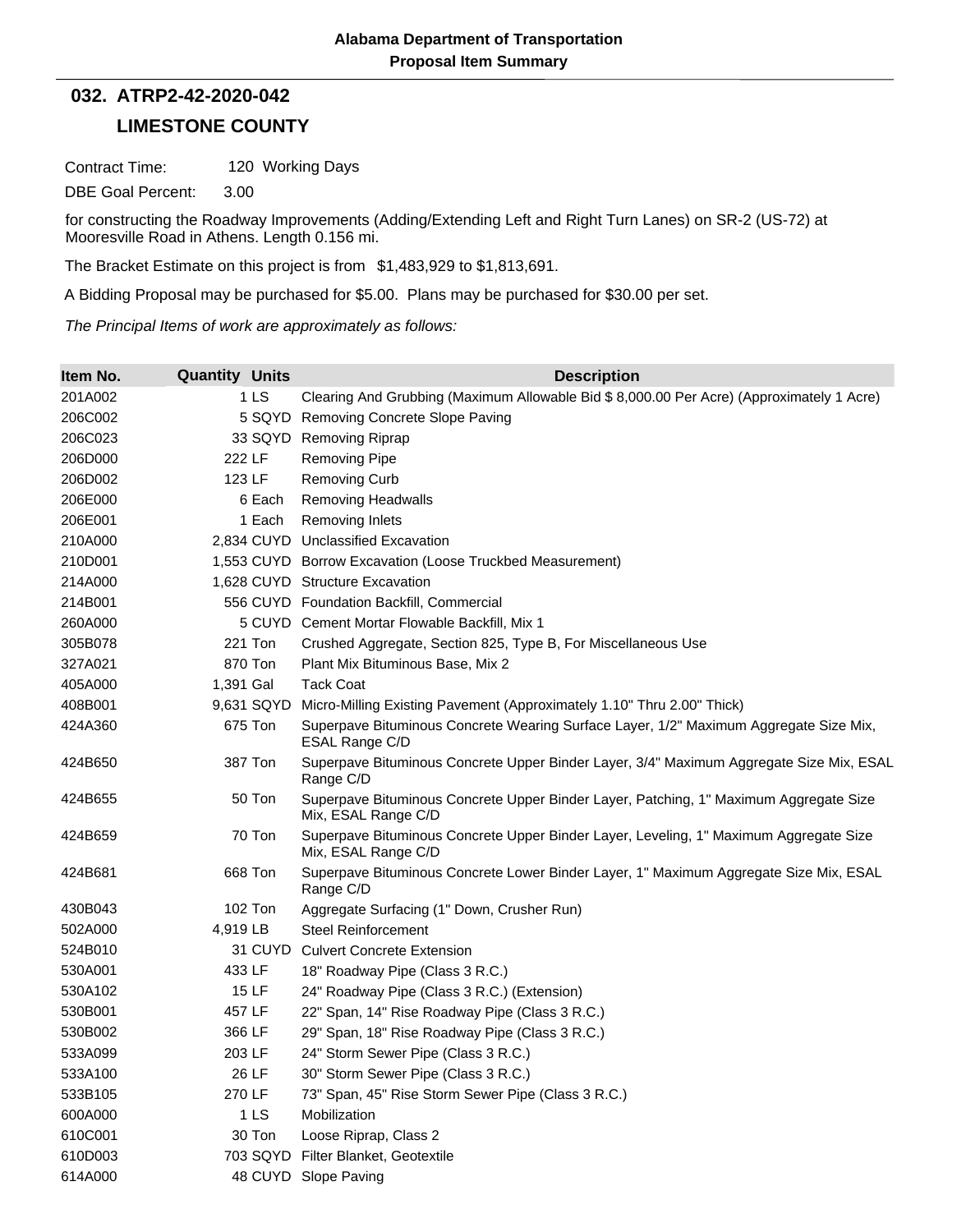ATRP2-42-2020-042 Page: 2

| Item No. | <b>Quantity Units</b> | <b>Description</b>                                                                   |
|----------|-----------------------|--------------------------------------------------------------------------------------|
| 619A003  | 3 Each                | 24" Roadway Pipe End Treatment, Class 1                                              |
| 619A004  | 1 Each                | 30" Roadway Pipe End Treatment, Class 1                                              |
| 619B016  | 1 Each                | 22" Span, 14" Rise Roadway Pipe End Treatment, Class 1                               |
| 619B017  | 1 Each                | 29" Span, 18" Rise Roadway Pipe End Treatment, Class 1                               |
| 619B023  | 1 Each                | 73" Span, 45" Rise Roadway Pipe End Treatment, Class 1                               |
| 620A000  | 2 CUYD                | <b>Minor Structure Concrete</b>                                                      |
| 621A013  | 2 Each                | Junction Boxes, Type Special                                                         |
| 621A022  | 4 Each                | Junction Boxes, Type 1 (Modified)                                                    |
| 621C015  | 3 Each                | Inlets, Type S1 Or S3 (1 Wing)                                                       |
| 621C020  | 2 Each                | Inlets, Type Y                                                                       |
| 621C027  | 1 Each                | Inlets, Type C                                                                       |
| 621C029  | 5 Each                | Inlets, Type E2 (Modified)                                                           |
| 621C130  | 1 Each                | Inlets, Type E1 (Modified)                                                           |
| 621D002  | 1 Each                | Inlet Units, Type C                                                                  |
| 621D029  | 3 Each                | Inlet Units, Type E2 (Modified)                                                      |
| 623C000  | 445 LF                | Combination Curb & Gutter, Type C                                                    |
| 650A000  | 311 CUYD              | Topsoil                                                                              |
| 654A001  |                       | 3,681 SQYD Solid Sodding (Bermuda)                                                   |
| 665A000  | 2 Acre                | <b>Temporary Seeding</b>                                                             |
| 665B001  | 6 Ton                 | <b>Temporary Mulching</b>                                                            |
| 665E000  | 500 SQYD              | Polyethylene                                                                         |
| 665G000  | 100 Each              | Sand Bags                                                                            |
| 6651000  | 25 Ton                | Temporary Riprap, Class 2                                                            |
| 665J002  | 500 LF                | <b>Silt Fence</b>                                                                    |
| 665N000  | 50 Ton                | Temporary Coarse Aggregate, ALDOT Number 1                                           |
| 6650001  | 500 LF                | Silt Fence Removal                                                                   |
| 665P005  | 18 Each               | Inlet Protection, Stage 3 Or 4                                                       |
| 665Q002  | 3,300 LF              | Wattle                                                                               |
| 666A001  | 2 Acre                | <b>Pest Control Treatment</b>                                                        |
| 680A001  | 1 LS                  | <b>Geometric Controls</b>                                                            |
| 698A000  | 1 LS                  | Construction Fuel (Maximum Bid Limited to \$77,500.00)                               |
| 701A227  | 1 Mile                | Solid White, Class 2, Type A Traffic Stripe (5" Wide)                                |
| 701A230  | 1 Mile                | Solid Yellow, Class 2, Type A Traffic Stripe (5" Wide)                               |
| 701B207  | 1,371 LF              | Dotted, Class 2, Type A Traffic Stripe (5" Wide)                                     |
| 701C003  | 2 Mile                | Solid Temporary Traffic Stripe (Paint)                                               |
| 701E011  | 1,590 LF              | Broken Temporary Traffic Stripe (Paint)                                              |
| 701F001  | 1,371 LF              | Dotted Temporary Traffic Stripe (Paint)                                              |
| 701G242  | 795 LF                | Broken White, Class 2, Type A Traffic Stripe (5" Wide)                               |
| 701H005  | 795 LF                | Broken Traffic Stripe Removed (Paint)                                                |
| 703A002  | 3,428 SQFT            | Traffic Control Markings, Class 2, Type A                                            |
| 703B002  | 230 SQFT              | Traffic Control Legends, Class 2, Type A                                             |
| 703D002  | 3,428 SQFT            | Temporary Traffic Control Markings (Paint)                                           |
| 703E002  | 230 SQFT              | Temporary Traffic Control Legends (Paint)                                            |
| 705A030  | 90 Each               | Pavement Markers, Class A-H, Type 2-C                                                |
| 705A031  | 134 Each              | Pavement Markers, Class A-H, Type 1-A                                                |
| 705A032  | 168 Each              | Pavement Markers, Class A-H, Type 1-B                                                |
| 705A037  | 9 Each                | Pavement Markers, Class A-H, Type 2-D                                                |
| 705A038  | 84 Each               | Pavement Markers, Class A-H, Type 2-E                                                |
| 710A160  | 28 SQFT               | Class 10 Aluminum Flat Sign Panels 0.08" Thick (Type XI Background)                  |
| 710B021  | 56 LF                 | Roadway Sign Post (#3 U Channel, Galvanized Steel or 2", 14 Ga Square Tubular Steel) |
| 710C000  | 1 LS                  | Removal Of Existing Roadway Signs                                                    |
| 711A000  | 1 <sub>LS</sub>       | Roadway Sign Relocation                                                              |
| 730A000  | 1 <sub>LS</sub>       | Removal Of Existing Traffic Control Unit (SR-2 (US-72) at Mooresville Road)          |
| 730C000  | 1 <sub>LS</sub>       | Furnishing And Installing Traffic Control Unit (SR-2 (US-72) at Mooresville Road)    |
| 730E000  | 4 Each                | Metal Traffic Signal Pole Foundation                                                 |